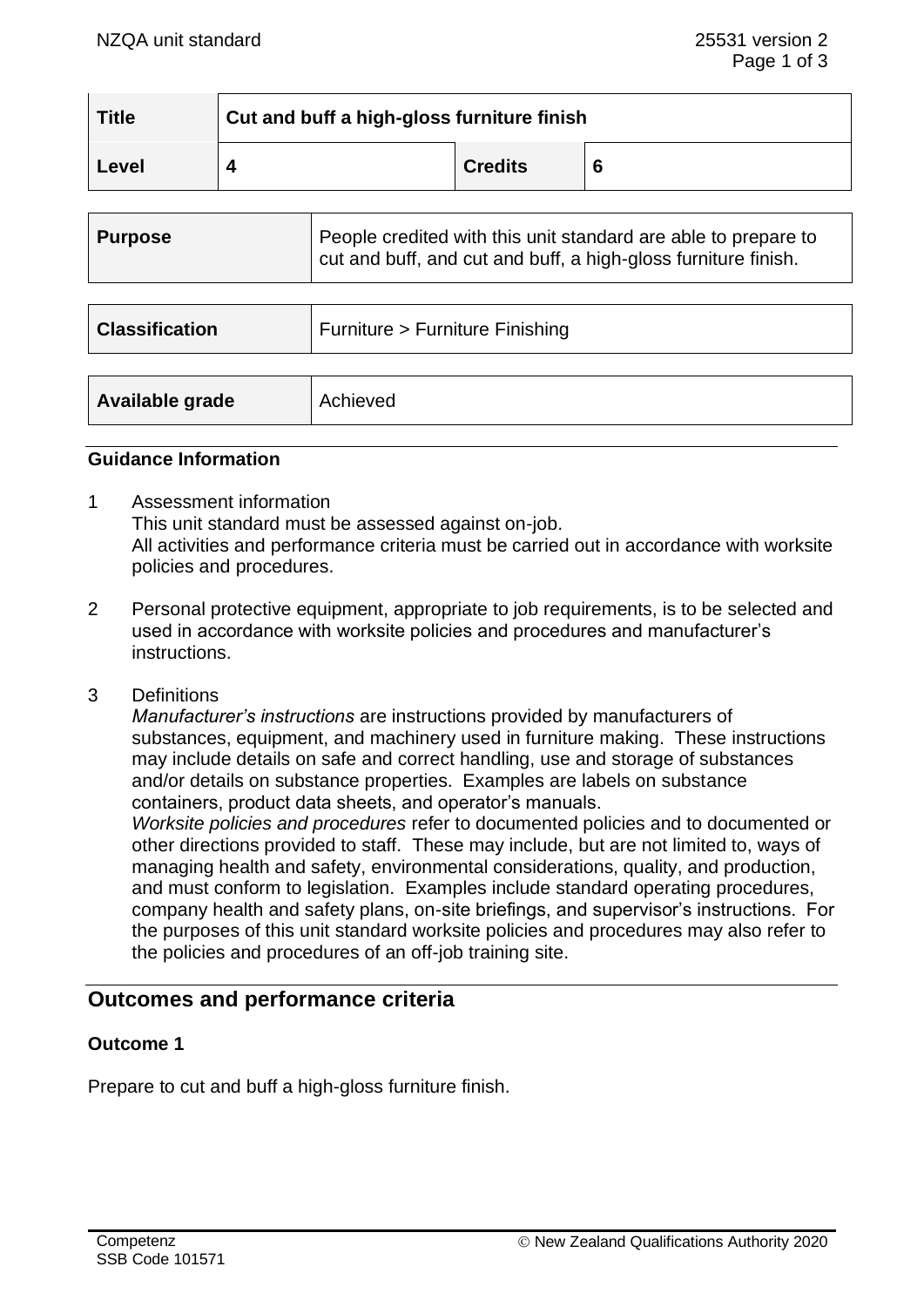### **Performance criteria**

| 1.1 | Job specifications are obtained and interpreted.             |                                                                  |  |
|-----|--------------------------------------------------------------|------------------------------------------------------------------|--|
|     | Range                                                        | surface or surfaces to be buffed, type of finish.                |  |
| 1.2 | specifications.                                              | Buffing and sanding machines are selected in accordance with job |  |
| 1.3 | Equipment is selected in accordance with job specifications. |                                                                  |  |
|     | Range                                                        | abrasive, cutting compounds, buff pads.                          |  |
| 1.4 | A work area is selected.                                     |                                                                  |  |
|     | Range                                                        | well ventilated, adequate lighting, area enclosed.               |  |

## **Outcome 2**

Cut and buff a high-gloss furniture finish.

# **Performance criteria**

| 2.1 |                                                          | Buffing machine is set up accordance with job specifications.                                                                   |  |
|-----|----------------------------------------------------------|---------------------------------------------------------------------------------------------------------------------------------|--|
| 2.2 | Surface to be buffed is braced.                          |                                                                                                                                 |  |
| 2.3 | Surface to be buffed is clear from any grit.             |                                                                                                                                 |  |
| 2.4 | Surface is sanded in accordance with job specifications. |                                                                                                                                 |  |
| 2.5 | Cutting compound is applied liberally to surface area.   |                                                                                                                                 |  |
| 2.6 |                                                          | Surfaces are buffed in accordance with job specifications.                                                                      |  |
|     | Range                                                    | no edge burn throughs, no sand throughs, buffing pad flat during<br>buffing, buffing machine moving continuously while buffing. |  |
| 2.7 | specifications.                                          | Finishing compound and/or glaze is applied in accordance with job                                                               |  |

2.8 Work area is left clear, clean, and tidy.

| $\vert$ 31<br><b>Planned review date</b> |  |
|------------------------------------------|--|
|------------------------------------------|--|

**December 2024**